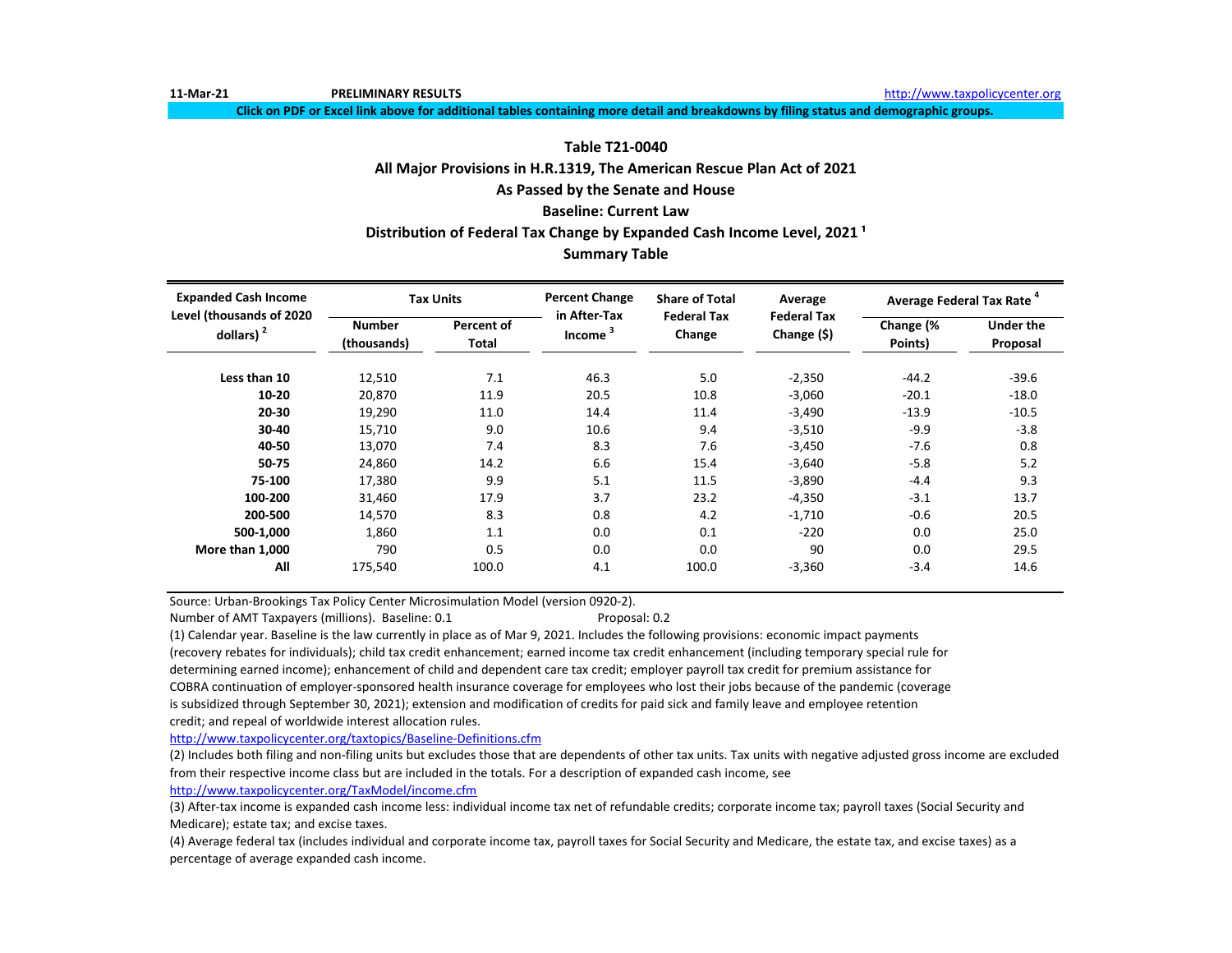## **All Major Provisions in H.R.1319, The American Rescue Plan Act of 2021 As Passed by the Senate and House Baseline: Current Law Table T21-0040** Distribution of Federal Tax Change by Expanded Cash Income Level, 2021<sup>1</sup>

**Detail Table**

| <b>Expanded Cash Income</b>              | Percent<br>Share of<br>Change in<br>Total |                              | <b>Average Federal Tax Change</b> |                      | <b>Share of Federal Taxes</b> |                       | Average Federal Tax Rate <sup>5</sup> |                       |
|------------------------------------------|-------------------------------------------|------------------------------|-----------------------------------|----------------------|-------------------------------|-----------------------|---------------------------------------|-----------------------|
| Level (thousands of 2020<br>dollars) $2$ | After-Tax<br>Income <sup>3</sup>          | <b>Federal Tax</b><br>Change | <b>Dollars</b>                    | Percent <sup>4</sup> | Change (%<br>Points)          | Under the<br>Proposal | Change (%<br>Points)                  | Under the<br>Proposal |
| Less than 10                             | 46.3                                      | 5.0                          | $-2.350$                          | $-969.4$             | $-1.1$                        | $-1.0$                | $-44.2$                               | $-39.6$               |
| 10-20                                    | 20.5                                      | 10.8                         | $-3,060$                          | $-987.3$             | $-2.5$                        | $-2.3$                | $-20.1$                               | $-18.0$               |
| 20-30                                    | 14.4                                      | 11.4                         | $-3.490$                          | $-410.8$             | $-2.5$                        | $-2.0$                | $-13.9$                               | $-10.5$               |
| 30-40                                    | 10.6                                      | 9.4                          | $-3,510$                          | $-160.9$             | $-1.9$                        | $-0.8$                | $-9.9$                                | $-3.8$                |
| 40-50                                    | 8.3                                       | 7.6                          | $-3.450$                          | $-90.5$              | $-1.4$                        | 0.2                   | $-7.6$                                | 0.8                   |
| 50-75                                    | 6.6                                       | 15.4                         | $-3.640$                          | $-52.9$              | $-2.3$                        | 3.2                   | $-5.8$                                | 5.2                   |
| 75-100                                   | 5.1                                       | 11.5                         | $-3.890$                          | $-32.4$              | $-1.1$                        | 5.6                   | $-4.4$                                | 9.3                   |
| 100-200                                  | 3.7                                       | 23.2                         | $-4.350$                          | $-18.3$              | 0.2                           | 24.1                  | $-3.1$                                | 13.7                  |
| 200-500                                  | 0.8                                       | 4.2                          | $-1.710$                          | $-2.8$               | 5.7                           | 34.2                  | $-0.6$                                | 20.5                  |
| 500-1.000                                | 0.0                                       | 0.1                          | $-220$                            | $-0.1$               | 2.3                           | 12.4                  | 0.0                                   | 25.0                  |
| More than 1.000                          | 0.0                                       | 0.0                          | 90                                | 0.0                  | 5.0                           | 26.5                  | 0.0                                   | 29.5                  |
| All                                      | 4.1                                       | 100.0                        | $-3,360$                          | $-18.9$              | 0.0                           | 100.0                 | $-3.4$                                | 14.6                  |

#### **Baseline Distribution of Income and Federal Taxes**

by Expanded Cash Income Level, 2021<sup>1</sup>

| <b>Expanded Cash Income</b><br>Level (thousands of 2019 | <b>Tax Units</b>             |                     | Pre-Tax Income    |                     | <b>Federal Tax Burden</b> |                         | After-Tax Income  |                     | Average<br><b>Federal Tax</b> |
|---------------------------------------------------------|------------------------------|---------------------|-------------------|---------------------|---------------------------|-------------------------|-------------------|---------------------|-------------------------------|
| dollars) <sup>2</sup>                                   | <b>Number</b><br>(thousands) | Percent of<br>Total | Average (dollars) | Percent of<br>Total | Average (dollars)         | <b>Percent of Total</b> | Average (dollars) | Percent of<br>Total | Rate <sup>5</sup>             |
| Less than 10                                            | 12,510                       | 7.1                 | 5,330             | 0.4                 | 240                       | 0.1                     | 5.080             | 0.5                 | 4.6                           |
| 10-20                                                   | 20,870                       | 11.9                | 15,260            | 1.8                 | 310                       | 0.2                     | 14,950            | 2.2                 | 2.0                           |
| 20-30                                                   | 19,290                       | 11.0                | 25,140            | 2.8                 | 850                       | 0.5                     | 24,290            | 3.3                 | 3.4                           |
| 30-40                                                   | 15.710                       | 9.0                 | 35,350            | 3.2                 | 2,180                     | 1.1                     | 33,170            | 3.7                 | 6.2                           |
| 40-50                                                   | 13,070                       | 7.4                 | 45,440            | 3.4                 | 3,810                     | 1.6                     | 41,630            | 3.8                 | 8.4                           |
| 50-75                                                   | 24,860                       | 14.2                | 62,280            | 8.9                 | 6,880                     | 5.5                     | 55,410            | 9.7                 | 11.0                          |
| 75-100                                                  | 17,380                       | 9.9                 | 87.770            | 8.8                 | 12,010                    | 6.7                     | 75.770            | 9.3                 | 13.7                          |
| 100-200                                                 | 31,460                       | 17.9                | 142,000           | 25.7                | 23.740                    | 23.9                    | 118,260           | 26.1                | 16.7                          |
| 200-500                                                 | 14,570                       | 8.3                 | 289.850           | 24.3                | 61,110                    | 28.5                    | 228.740           | 23.4                | 21.1                          |
| 500-1.000                                               | 1.860                        | 1.1                 | 677.440           | 7.3                 | 169.390                   | 10.1                    | 508,060           | 6.6                 | 25.0                          |
| More than 1.000                                         | 790                          | 0.5                 | 2.877.060         | 13.1                | 847.800                   | 21.5                    | 2,029,270         | 11.3                | 29.5                          |
| All                                                     | 175,540                      | 100.0               | 98,930            | 100.0               | 17.780                    | 100.0                   | 81,150            | 100.0               | 18.0                          |

Source: Urban-Brookings Tax Policy Center Microsimulation Model (version 0920-2).

Number of AMT Taxpayers (millions). Baseline: 0.1

(1) Calendar year. Baseline is the law currently in place as of Mar 9, 2021. Includes the following provisions: economic impact payments

(recovery rebates for individuals); child tax credit enhancement; earned income tax credit enhancement (including temporary special rule for

determining earned income); enhancement of child and dependent care tax credit; employer payroll tax credit for premium assistance for

COBRA continuation of employer-sponsored health insurance coverage for employees who lost their jobs because of the pandemic (coverage

is subsidized through September 30, 2021); extension and modification of credits for paid sick and family leave and employee retention

credit; and repeal of worldwide interest allocation rules.

<http://www.taxpolicycenter.org/taxtopics/Baseline-Definitions.cfm>

(2) Includes both filing and non-filing units but excludes those that are dependents of other tax units. Tax units with negative adjusted gross income are excluded from their respective income class but are included in the totals. For a description of expanded cash income, see

[http://www.taxpolicycente](http://www.taxpolicycenter.org/TaxModel/income.cfm)r.org/TaxModel/income.cfm

(3) After-tax income is expanded cash income less: individual income tax net of refundable credits; corporate income tax; payroll taxes (Social Security and Medicare); estate tax; and excise taxes.

(4) For income categories for which the baseline tax burden is negative, a positive percent change in average federal tax indicates a net increase in federal subsidies, and a negative percent change indicates a net decrease in federal subsidies.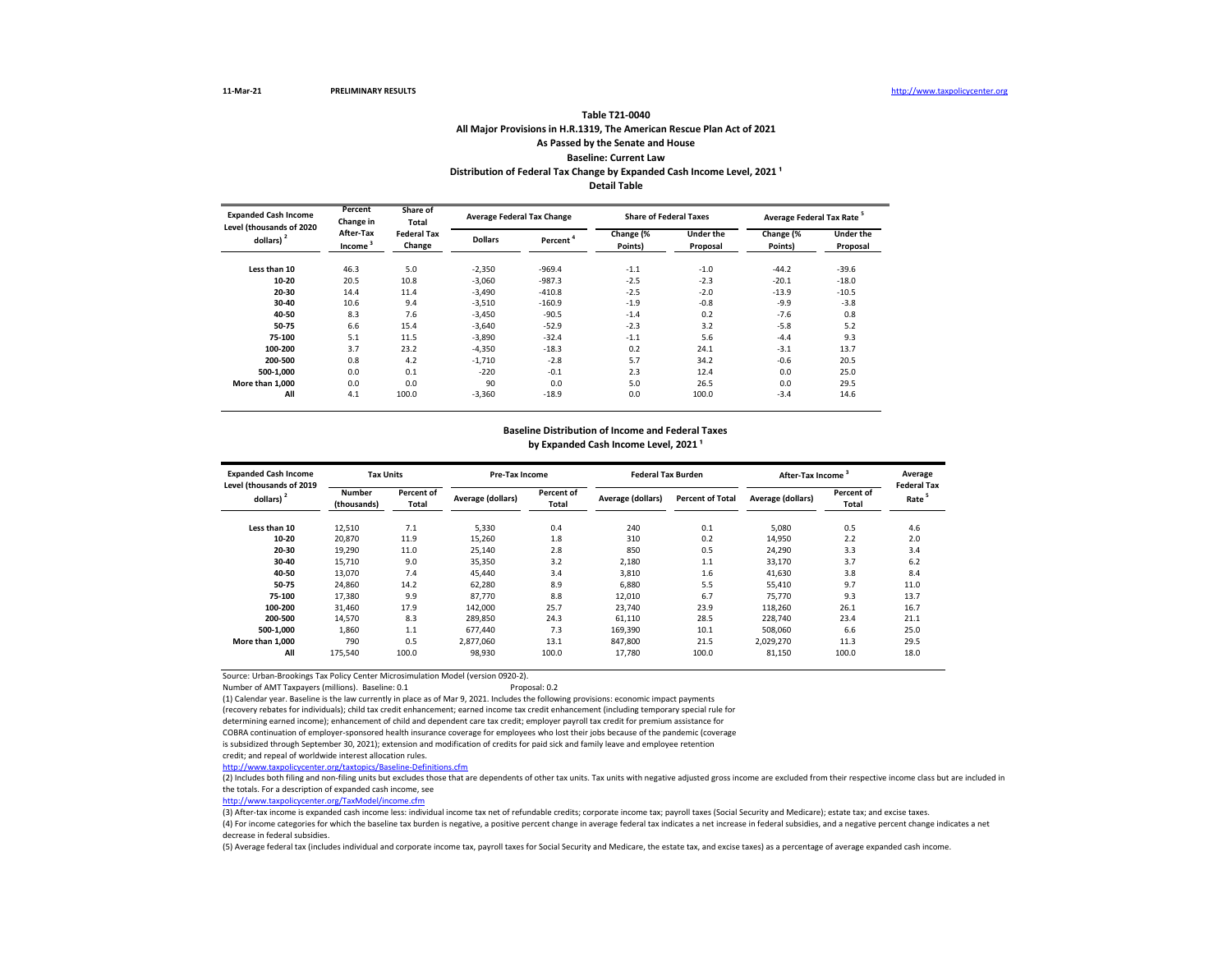### **All Major Provisions in H.R.1319, The American Rescue Plan Act of 2021 As Passed by the Senate and House Baseline: Current Law Table T21-0040** Distribution of Federal Tax Change by Expanded Cash Income Level, 2021<sup>1</sup> **Detail Table - Single Tax Units**

| <b>Expanded Cash Income</b><br>Level (thousands of 2020 | Percent<br>Change in             | Share of<br>Total            | <b>Average Federal Tax Change</b> |                      | <b>Share of Federal Taxes</b> |                              | Average Federal Tax Rate <sup>5</sup> |                              |
|---------------------------------------------------------|----------------------------------|------------------------------|-----------------------------------|----------------------|-------------------------------|------------------------------|---------------------------------------|------------------------------|
| dollars) $2$                                            | After-Tax<br>Income <sup>3</sup> | <b>Federal Tax</b><br>Change | <b>Dollars</b>                    | Percent <sup>4</sup> | Change (%<br>Points)          | <b>Under the</b><br>Proposal | Change (%<br>Points)                  | <b>Under the</b><br>Proposal |
| Less than 10                                            | 35.8                             | 12.4                         | $-1.780$                          | $-510.1$             | $-2.9$                        | $-2.4$                       | $-33.5$                               | $-26.9$                      |
| 10-20                                                   | 14.5                             | 21.6                         | $-2,090$                          | $-255.8$             | $-4.8$                        | $-3.2$                       | $-13.7$                               | $-8.4$                       |
| 20-30                                                   | 8.5                              | 16.7                         | $-1,980$                          | $-108.1$             | $-3.3$                        | $-0.3$                       | $-7.9$                                | $-0.6$                       |
| 30-40                                                   | 5.8                              | 11.8                         | $-1.850$                          | $-54.6$              | $-1.8$                        | 2.4                          | $-5.2$                                | 4.4                          |
| 40-50                                                   | 4.4                              | 9.0                          | $-1.770$                          | $-33.9$              | $-0.9$                        | 4.2                          | $-3.9$                                | 7.6                          |
| 50-75                                                   | 3.3                              | 15.4                         | $-1,760$                          | $-20.3$              | $-0.2$                        | 14.5                         | $-2.9$                                | 11.2                         |
| 75-100                                                  | 2.2                              | 7.4                          | $-1,580$                          | $-10.5$              | 1.5                           | 15.1                         | $-1.8$                                | 15.5                         |
| 100-200                                                 | 0.6                              | 3.5                          | $-690$                            | $-2.6$               | 5.5                           | 31.9                         | $-0.5$                                | 19.4                         |
| 200-500                                                 | 0.1                              | 0.3                          | $-250$                            | $-0.4$               | 3.4                           | 17.7                         | $-0.1$                                | 23.1                         |
| 500-1.000                                               | 0.0                              | 0.0                          | -80                               | 0.0                  | 1.1                           | 5.7                          | 0.0                                   | 29.3                         |
| More than 1.000                                         | 0.0                              | 0.0                          | 210                               | 0.0                  | 2.8                           | 14.5                         | 0.0                                   | 31.6                         |
| All                                                     | 3.9                              | 100.0                        | $-1.710$                          | $-19.3$              | 0.0                           | 100.0                        | $-3.2$                                | 13.4                         |

## **Baseline Distribution of Income and Federal Taxes**

by Expanded Cash Income Level, 2021<sup>1</sup>

| <b>Expanded Cash Income</b><br>Level (thousands of 2019 | <b>Tax Units</b>             |                     | Pre-Tax Income    |                     | <b>Federal Tax Burden</b> |                         | After-Tax Income <sup>3</sup> |                     | Average<br><b>Federal Tax</b> |
|---------------------------------------------------------|------------------------------|---------------------|-------------------|---------------------|---------------------------|-------------------------|-------------------------------|---------------------|-------------------------------|
| dollars) $2$                                            | <b>Number</b><br>(thousands) | Percent of<br>Total | Average (dollars) | Percent of<br>Total | Average (dollars)         | <b>Percent of Total</b> | Average (dollars)             | Percent of<br>Total | Rate <sup>5</sup>             |
| Less than 10                                            | 10,060                       | 12.0                | 5,320             | 1.2                 | 350                       | 0.5                     | 4,970                         | 1.3                 | 6.6                           |
| 10-20                                                   | 14,940                       | 17.8                | 15,190            | 5.1                 | 820                       | 1.6                     | 14,380                        | 5.8                 | 5.4                           |
| 20-30                                                   | 12,110                       | 14.4                | 25,070            | 6.8                 | 1,840                     | 3.0                     | 23,240                        | 7.5                 | 7.3                           |
| 30-40                                                   | 9,180                        | 10.9                | 35,300            | 7.2                 | 3,390                     | 4.2                     | 31,920                        | 7.9                 | 9.6                           |
| 40-50                                                   | 7,310                        | 8.7                 | 45,400            | 7.4                 | 5,210                     | 5.1                     | 40,180                        | 7.9                 | 11.5                          |
| 50-75                                                   | 12,600                       | 15.0                | 61,910            | 17.4                | 8,710                     | 14.7                    | 53,200                        | 18.0                | 14.1                          |
| 75-100                                                  | 6.750                        | 8.0                 | 87.160            | 13.1                | 15.070                    | 13.6                    | 72.090                        | 13.0                | 17.3                          |
| 100-200                                                 | 7,390                        | 8.8                 | 133,660           | 22.1                | 26,650                    | 26.4                    | 107,020                       | 21.2                | 19.9                          |
| 200-500                                                 | 1.640                        | 2.0                 | 280,390           | 10.3                | 65.080                    | 14.3                    | 215,310                       | 9.5                 | 23.2                          |
| 500-1.000                                               | 170                          | 0.2                 | 680.450           | 2.6                 | 199.180                   | 4.6                     | 481.270                       | 2.2                 | 29.3                          |
| More than 1.000                                         | 90                           | 0.1                 | 2.976.620         | 6.2                 | 939.210                   | 11.7                    | 2.037.400                     | 5.1                 | 31.6                          |
| All                                                     | 84,040                       | 100.0               | 53,300            | 100.0               | 8,880                     | 100.0                   | 44,430                        | 100.0               | 16.7                          |

Source: Urban-Brookings Tax Policy Center Microsimulation Model (version 0920-2).

(1) Calendar year. Baseline is the law currently in place as of Mar 9, 2021. Includes the following provisions: economic impact payments

(recovery rebates for individuals); child tax credit enhancement; earned income tax credit enhancement (including temporary special rule for

determining earned income); enhancement of child and dependent care tax credit; employer payroll tax credit for premium assistance for

COBRA continuation of employer-sponsored health insurance coverage for employees who lost their jobs because of the pandemic (coverage

is subsidized through September 30, 2021); extension and modification of credits for paid sick and family leave and employee retention

credit; and repeal of worldwide interest allocation rules.

<http://www.taxpolicycenter.org/taxtopics/Baseline-Definitions.cfm>

(2) Includes both filing and non-filing units but excludes those that are dependents of other tax units. Tax units with negative adjusted gross income are excluded from their respective income class but are included in the totals. For a description of expanded cash income, see

[http://www.taxpolicycente](http://www.taxpolicycenter.org/TaxModel/income.cfm)r.org/TaxModel/income.cfm

(3) After-tax income is expanded cash income less: individual income tax net of refundable credits; corporate income tax; payroll taxes (Social Security and Medicare); estate tax; and excise taxes.

(4) For income categories for which the baseline tax burden is negative, a positive percent change in average federal tax indicates a net increase in federal subsidies, and a negative percent change indicates a net decrease in federal subsidies.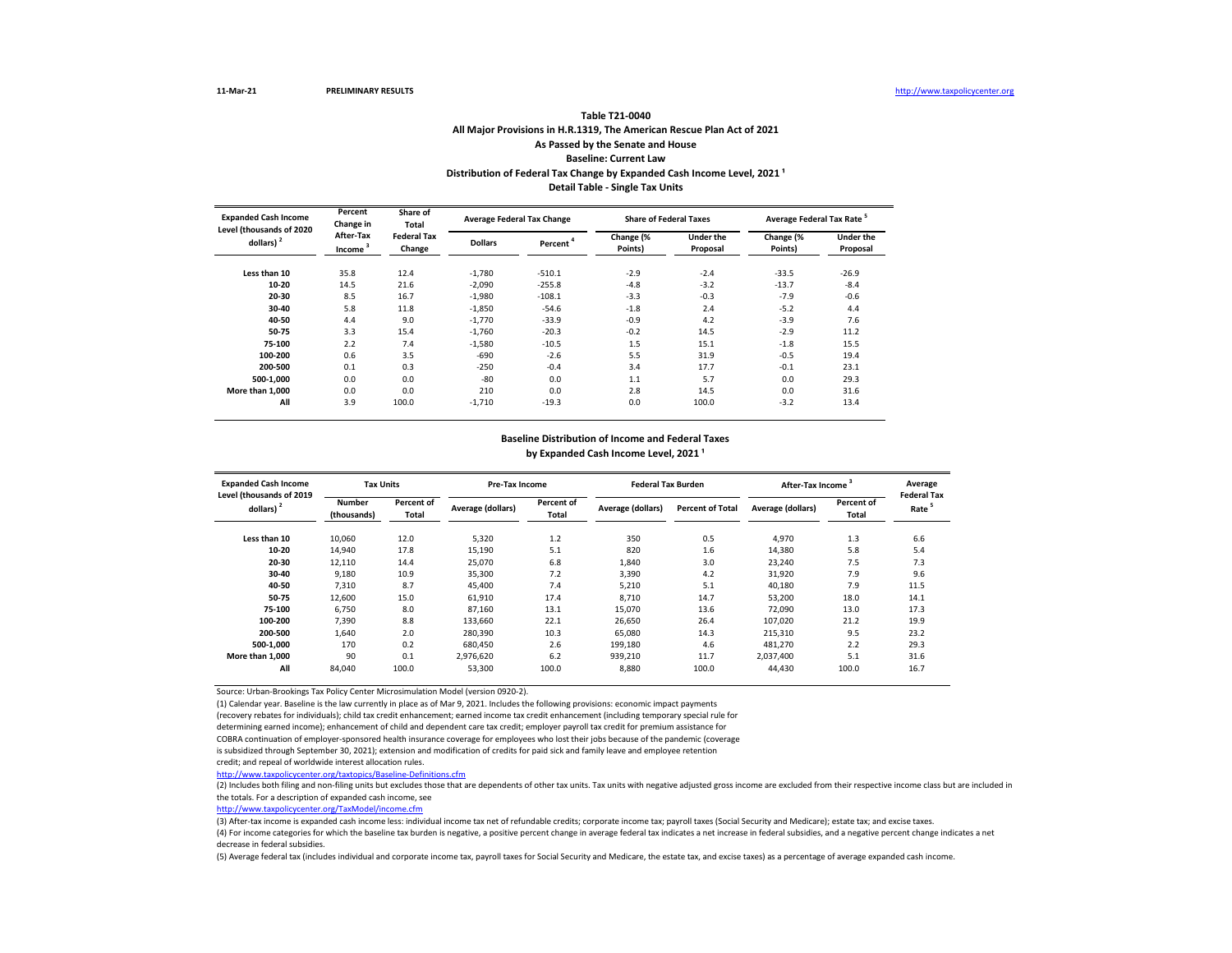### **All Major Provisions in H.R.1319, The American Rescue Plan Act of 2021 As Passed by the Senate and House Baseline: Current Law Table T21-0040** Distribution of Federal Tax Change by Expanded Cash Income Level, 2021<sup>1</sup> **Detail Table - Married Tax Units Filing Jointly**

| <b>Expanded Cash Income</b><br>Level (thousands of 2020 | Percent<br>Change in             | Share of<br>Total            |                | <b>Average Federal Tax Change</b> | <b>Share of Federal Taxes</b> |                              | Average Federal Tax Rate <sup>5</sup> |                              |
|---------------------------------------------------------|----------------------------------|------------------------------|----------------|-----------------------------------|-------------------------------|------------------------------|---------------------------------------|------------------------------|
| dollars) $2$                                            | After-Tax<br>Income <sup>3</sup> | <b>Federal Tax</b><br>Change | <b>Dollars</b> | Percent <sup>4</sup>              | Change (%<br>Points)          | <b>Under the</b><br>Proposal | Change (%<br>Points)                  | <b>Under the</b><br>Proposal |
| Less than 10                                            | 92.3                             | 1.9                          | $-4,130$       | $-3,377.9$                        | $-0.3$                        | $-0.3$                       | $-89.8$                               | $-87.2$                      |
| 10-20                                                   | 31.5                             | 4.2                          | $-4.870$       | $-4,868.1$                        | $-0.7$                        | $-0.7$                       | $-31.3$                               | $-30.6$                      |
| 20-30                                                   | 22.5                             | 5.9                          | $-5,670$       | $-3,601.5$                        | $-0.9$                        | $-0.9$                       | $-22.3$                               | $-21.7$                      |
| 30-40                                                   | 16.0                             | 5.9                          | $-5,550$       | $-971.4$                          | $-0.9$                        | $-0.9$                       | $-15.7$                               | $-14.1$                      |
| 40-50                                                   | 12.1                             | 5.1                          | $-5.290$       | $-313.9$                          | $-0.8$                        | $-0.6$                       | $-11.6$                               | $-7.9$                       |
| 50-75                                                   | 9.2                              | 13.0                         | $-5.400$       | $-119.9$                          | $-1.8$                        | $-0.3$                       | $-8.5$                                | $-1.4$                       |
| 75-100                                                  | 6.8                              | 14.0                         | $-5,400$       | $-57.2$                           | $-1.7$                        | 1.7                          | $-6.1$                                | 4.6                          |
| 100-200                                                 | 4.6                              | 40.2                         | $-5,670$       | $-25.0$                           | $-2.9$                        | 19.3                         | $-3.9$                                | 11.7                         |
| 200-500                                                 | 0.8                              | 8.1                          | $-1,930$       | $-3.2$                            | 4.3                           | 39.3                         | $-0.7$                                | 20.1                         |
| 500-1,000                                               | 0.1                              | 0.1                          | $-240$         | $-0.1$                            | 2.0                           | 14.6                         | 0.0                                   | 24.4                         |
| More than 1.000                                         | 0.0                              | 0.0                          | 50             | 0.0                               | 4.0                           | 28.8                         | 0.0                                   | 29.3                         |
| All                                                     | 3.3                              | 100.0                        | $-4.570$       | $-13.8$                           | 0.0                           | 100.0                        | $-2.7$                                | 16.7                         |

# **Baseline Distribution of Income and Federal Taxes**

by Expanded Cash Income Level, 2021<sup>1</sup>

| <b>Expanded Cash Income</b><br>Level (thousands of 2019 | <b>Tax Units</b>             |                     | <b>Pre-Tax Income</b> |                     | <b>Federal Tax Burden</b> |                         | After-Tax Income  | Average<br><b>Federal Tax</b> |                   |
|---------------------------------------------------------|------------------------------|---------------------|-----------------------|---------------------|---------------------------|-------------------------|-------------------|-------------------------------|-------------------|
| dollars) $2$                                            | <b>Number</b><br>(thousands) | Percent of<br>Total | Average (dollars)     | Percent of<br>Total | Average (dollars)         | <b>Percent of Total</b> | Average (dollars) | Percent of<br>Total           | Rate <sup>5</sup> |
| Less than 10                                            | 1,350                        | 2.1                 | 4,600                 | 0.1                 | 120                       | 0.0                     | 4,470             | 0.1                           | 2.7               |
| 10-20                                                   | 2,570                        | 4.0                 | 15,590                | 0.4                 | 100                       | 0.0                     | 15,490            | 0.4                           | 0.6               |
| 20-30                                                   | 3.080                        | 4.8                 | 25,390                | 0.7                 | 160                       | 0.0                     | 25,230            | 0.9                           | 0.6               |
| 30-40                                                   | 3,160                        | 4.9                 | 35,340                | 1.0                 | 570                       | 0.1                     | 34,770            | 1.2                           | 1.6               |
| 40-50                                                   | 2,870                        | 4.4                 | 45,550                | 1.2                 | 1,680                     | 0.2                     | 43,870            | 1.4                           | 3.7               |
| 50-75                                                   | 7,110                        | 11.0                | 63,260                | 4.0                 | 4,500                     | 1.5                     | 58,760            | 4.7                           | 7.1               |
| 75-100                                                  | 7.640                        | 11.8                | 88,620                | 6.1                 | 9.440                     | 3.4                     | 79,180            | 6.7                           | 10.7              |
| 100-200                                                 | 20,960                       | 32.4                | 146,110               | 27.5                | 22.750                    | 22.2                    | 123,360           | 28.8                          | 15.6              |
| 200-500                                                 | 12,400                       | 19.2                | 291,980               | 32.5                | 60.650                    | 35.0                    | 231,330           | 32.0                          | 20.8              |
| 500-1.000                                               | 1,630                        | 2.5                 | 677.550               | 10.0                | 165.860                   | 12.6                    | 511.690           | 9.3                           | 24.5              |
| More than 1.000                                         | 660                          | 1.0                 | 2.758.470             | 16.4                | 807.700                   | 24.8                    | 1,950,770         | 14.4                          | 29.3              |
| All                                                     | 64,640                       | 100.0               | 172,110               | 100.0               | 33,270                    | 100.0                   | 138,840           | 100.0                         | 19.3              |

Source: Urban-Brookings Tax Policy Center Microsimulation Model (version 0920-2).

(1) Calendar year. Baseline is the law currently in place as of Mar 9, 2021. Includes the following provisions: economic impact payments

(recovery rebates for individuals); child tax credit enhancement; earned income tax credit enhancement (including temporary special rule for

determining earned income); enhancement of child and dependent care tax credit; employer payroll tax credit for premium assistance for

COBRA continuation of employer-sponsored health insurance coverage for employees who lost their jobs because of the pandemic (coverage

is subsidized through September 30, 2021); extension and modification of credits for paid sick and family leave and employee retention

credit; and repeal of worldwide interest allocation rules.

<http://www.taxpolicycenter.org/taxtopics/Baseline-Definitions.cfm>

(2) Includes both filing and non-filing units but excludes those that are dependents of other tax units. Tax units with negative adjusted gross income are excluded from their respective income class but are included in the totals. For a description of expanded cash income, see

[http://www.taxpolicycente](http://www.taxpolicycenter.org/TaxModel/income.cfm)r.org/TaxModel/income.cfm

(3) After-tax income is expanded cash income less: individual income tax net of refundable credits; corporate income tax; payroll taxes (Social Security and Medicare); estate tax; and excise taxes.

(4) For income categories for which the baseline tax burden is negative, a positive percent change in average federal tax indicates a net increase in federal subsidies, and a negative percent change indicates a net decrease in federal subsidies.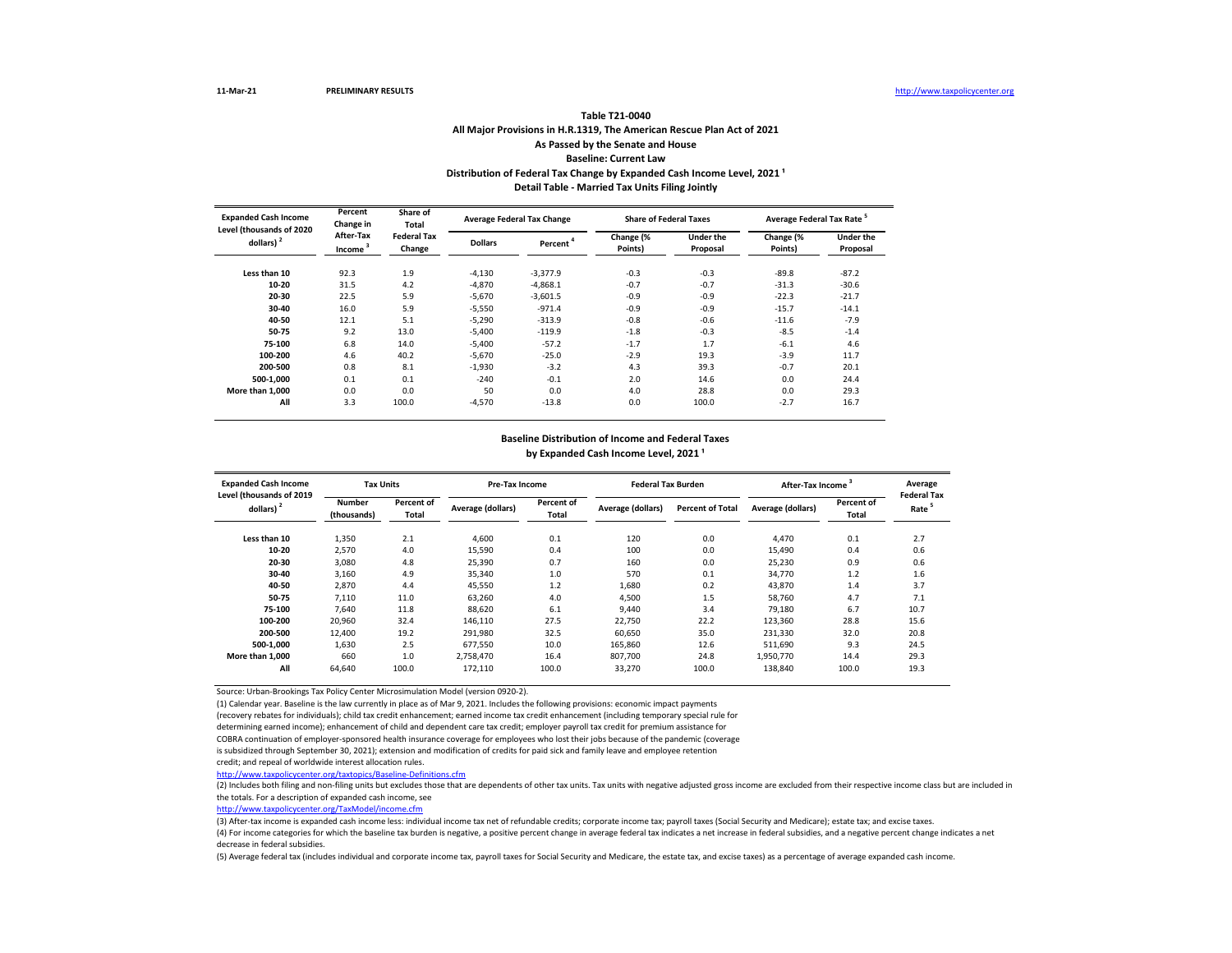### **All Major Provisions in H.R.1319, The American Rescue Plan Act of 2021 As Passed by the Senate and House Baseline: Current Law Table T21-0040** Distribution of Federal Tax Change by Expanded Cash Income Level, 2021<sup>1</sup> **Detail Table - Head of Household Tax Units**

| <b>Expanded Cash Income</b><br>Level (thousands of 2020 | Percent<br>Change in             | Share of<br>Total            |                | <b>Average Federal Tax Change</b> | <b>Share of Federal Taxes</b> |                              | Average Federal Tax Rate <sup>5</sup> |                              |  |
|---------------------------------------------------------|----------------------------------|------------------------------|----------------|-----------------------------------|-------------------------------|------------------------------|---------------------------------------|------------------------------|--|
| dollars) <sup>2</sup>                                   | After-Tax<br>Income <sup>3</sup> | <b>Federal Tax</b><br>Change | <b>Dollars</b> | Percent <sup>4</sup>              | Change (%<br>Points)          | <b>Under the</b><br>Proposal | Change (%<br>Points)                  | <b>Under the</b><br>Proposal |  |
| Less than 10                                            | 84.6                             | 4.0                          | $-6,040$       | 764.4                             | $-158.8$                      | $-159.3$                     | $-95.1$                               | $-107.6$                     |  |
| 10-20                                                   | 36.8                             | 13.8                         | $-6,400$       | 310.3                             | $-641.6$                      | $-645.9$                     | $-41.7$                               | $-55.2$                      |  |
| 20-30                                                   | 24.7                             | 17.7                         | $-6.690$       | 342.7                             | $-801.2$                      | $-806.2$                     | $-26.6$                               | $-34.3$                      |  |
| 30-40                                                   | 18.5                             | 13.8                         | $-6.590$       | 5.070.5                           | $-498.3$                      | $-498.5$                     | $-18.6$                               | $-18.9$                      |  |
| 40-50                                                   | 14.6                             | 11.3                         | $-6.400$       | $-364.1$                          | $-292.9$                      | $-289.9$                     | $-14.1$                               | $-10.2$                      |  |
| 50-75                                                   | 11.2                             | 19.7                         | $-6,350$       | $-127.5$                          | $-165.5$                      | $-150.4$                     | $-10.3$                               | $-2.2$                       |  |
| 75-100                                                  | 7.7                              | 10.3                         | $-5,850$       | $-54.6$                           | 284.4                         | 302.8                        | $-6.7$                                | 5.6                          |  |
| 100-200                                                 | 4.3                              | 8.6                          | $-4.740$       | $-21.1$                           | 1,099.8                       | 1,139.6                      | $-3.5$                                | 13.3                         |  |
| 200-500                                                 | 0.5                              | 0.3                          | $-1,110$       | $-1.9$                            | 546.5                         | 562.2                        | $-0.4$                                | 21.4                         |  |
| 500-1.000                                               | 0.0                              | 0.0                          | $-160$         | $-0.1$                            | 138.2                         | 142.2                        | 0.0                                   | 27.7                         |  |
| More than 1.000                                         | 0.0                              | 0.0                          | 580            | 0.0                               | 499.8                         | 513.9                        | 0.0                                   | 28.7                         |  |
| All                                                     | 11.3                             | 100.0                        | $-6,100$       | $-97.3$                           | 0.0                           | 100.0                        | $-10.1$                               | 0.3                          |  |

## **Baseline Distribution of Income and Federal Taxes**

by Expanded Cash Income Level, 2021<sup>1</sup>

| <b>Expanded Cash Income</b><br>Level (thousands of 2019 | <b>Tax Units</b>             |                     | Pre-Tax Income    |                            | <b>Federal Tax Burden</b> |                         | <b>After-Tax Income</b> | Average<br><b>Federal Tax</b> |         |
|---------------------------------------------------------|------------------------------|---------------------|-------------------|----------------------------|---------------------------|-------------------------|-------------------------|-------------------------------|---------|
| dollars) <sup>2</sup>                                   | <b>Number</b><br>(thousands) | Percent of<br>Total | Average (dollars) | Percent of<br><b>Total</b> | Average (dollars)         | <b>Percent of Total</b> | Average (dollars)       | Percent of<br>Total           | Rate    |
| Less than 10                                            | 940                          | 4.0                 | 6,350             | 0.4                        | $-790$                    | $-0.5$                  | 7,140                   | 0.5                           | $-12.4$ |
| 10-20                                                   | 3,080                        | 13.2                | 15,330            | 3.4                        | $-2,060$                  | $-4.3$                  | 17,390                  | 4.3                           | $-13.5$ |
| 20-30                                                   | 3.770                        | 16.1                | 25,180            | 6.7                        | $-1,950$                  | $-5.0$                  | 27.130                  | 8.1                           | $-7.8$  |
| 30-40                                                   | 3.000                        | 12.8                | 35,460            | 7.6                        | $-130$                    | $-0.3$                  | 35,590                  | 8.5                           | $-0.4$  |
| 40-50                                                   | 2,520                        | 10.8                | 45.430            | 8.1                        | 1.760                     | 3.0                     | 43,670                  | 8.7                           | 3.9     |
| 50-75                                                   | 4,430                        | 19.0                | 61,750            | 19.4                       | 4,980                     | 15.1                    | 56,770                  | 20.0                          | 8.1     |
| 75-100                                                  | 2,510                        | 10.8                | 86,940            | 15.5                       | 10.710                    | 18.4                    | 76.230                  | 15.2                          | 12.3    |
| 100-200                                                 | 2,590                        | 11.1                | 133.640           | 24.6                       | 22.480                    | 39.8                    | 111.160                 | 22.8                          | 16.8    |
| 200-500                                                 | 400                          | 1.7                 | 265,400           | 7.5                        | 57.990                    | 15.8                    | 207,410                 | 6.6                           | 21.9    |
| 500-1.000                                               | 30                           | 0.1                 | 669.730           | 1.5                        | 185.650                   | 3.9                     | 484,080                 | 1.2                           | 27.7    |
| More than 1.000                                         | 20                           | 0.1                 | 4,535,190         | 5.1                        | 1,299,850                 | 14.1                    | 3,235,340               | 4.1                           | 28.7    |
| All                                                     | 23,380                       | 100.0               | 60,200            | 100.0                      | 6,270                     | 100.0                   | 53,940                  | 100.0                         | 10.4    |

Source: Urban-Brookings Tax Policy Center Microsimulation Model (version 0920-2).

(1) Calendar year. Baseline is the law currently in place as of Mar 9, 2021. Includes the following provisions: economic impact payments

(recovery rebates for individuals); child tax credit enhancement; earned income tax credit enhancement (including temporary special rule for

determining earned income); enhancement of child and dependent care tax credit; employer payroll tax credit for premium assistance for

COBRA continuation of employer-sponsored health insurance coverage for employees who lost their jobs because of the pandemic (coverage

is subsidized through September 30, 2021); extension and modification of credits for paid sick and family leave and employee retention

credit; and repeal of worldwide interest allocation rules.

<http://www.taxpolicycenter.org/taxtopics/Baseline-Definitions.cfm>

(2) Includes both filing and non-filing units but excludes those that are dependents of other tax units. Tax units with negative adjusted gross income are excluded from their respective income class but are included in the totals. For a description of expanded cash income, see

[http://www.taxpolicycente](http://www.taxpolicycenter.org/TaxModel/income.cfm)r.org/TaxModel/income.cfm

(3) After-tax income is expanded cash income less: individual income tax net of refundable credits; corporate income tax; payroll taxes (Social Security and Medicare); estate tax; and excise taxes.

(4) For income categories for which the baseline tax burden is negative, a positive percent change in average federal tax indicates a net increase in federal subsidies, and a negative percent change indicates a net decrease in federal subsidies.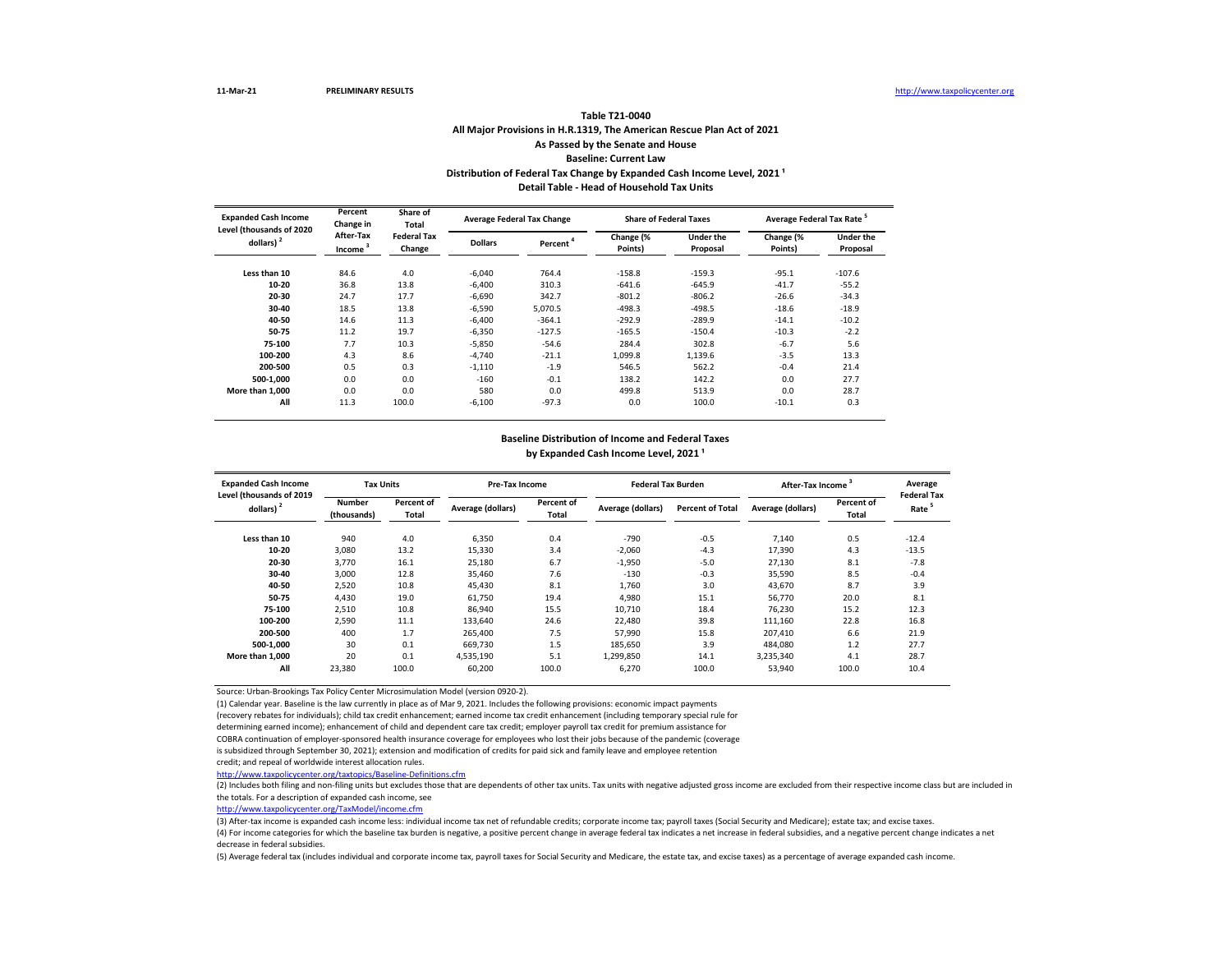#### **All Major Provisions in H.R.1319, The American Rescue Plan Act of 2021 As Passed by the Senate and House Baseline: Current Law Table T21-0040** Distribution of Federal Tax Change by Expanded Cash Income Level, 2021<sup>1</sup> **Detail Table - Tax Units with Children**

| <b>Expanded Cash Income</b>              | Percent<br>Change in             | Share of<br>Total<br><b>Federal Tax</b><br>Change |                | <b>Average Federal Tax Change</b> |                      | <b>Share of Federal Taxes</b> | Average Federal Tax Rate <sup>5</sup> |                       |
|------------------------------------------|----------------------------------|---------------------------------------------------|----------------|-----------------------------------|----------------------|-------------------------------|---------------------------------------|-----------------------|
| Level (thousands of 2020<br>dollars) $2$ | After-Tax<br>Income <sup>3</sup> |                                                   | <b>Dollars</b> | Percent <sup>*</sup>              | Change (%<br>Points) | Under the<br>Proposal         | Change (%<br>Points)                  | Under the<br>Proposal |
| Less than 10                             | 94.6                             | 2.9                                               | $-6.980$       | 757.5                             | $-1.1$               | $-1.2$                        | $-108.1$                              | $-122.3$              |
| 10-20                                    | 39.7                             | 9.0                                               | $-6.940$       | 320.5                             | $-3.6$               | $-4.4$                        | $-45.3$                               | $-59.5$               |
| 20-30                                    | 27.3                             | 11.6                                              | $-7.430$       | 374.0                             | $-4.6$               | $-5.5$                        | $-29.4$                               | $-37.3$               |
| 30-40                                    | 21.0                             | 9.4                                               | $-7.520$       | 1.414.6                           | $-3.5$               | $-3.7$                        | $-21.3$                               | $-22.8$               |
| 40-50                                    | 16.6                             | 7.4                                               | $-7.310$       | $-483.9$                          | $-2.6$               | $-2.2$                        | $-16.1$                               | $-12.8$               |
| 50-75                                    | 13.2                             | 15.2                                              | $-7,620$       | $-160.2$                          | $-4.7$               | $-2.1$                        | $-12.2$                               | $-4.6$                |
| 75-100                                   | 9.8                              | 11.7                                              | $-7.620$       | $-73.7$                           | $-2.7$               | 1.5                           | $-8.7$                                | 3.1                   |
| 100-200                                  | 6.4                              | 26.9                                              | $-7.740$       | $-32.7$                           | $-1.8$               | 20.4                          | $-5.3$                                | 11.0                  |
| 200-500                                  | 1.1                              | 5.2                                               | $-2.590$       | $-4.1$                            | 10.6                 | 44.5                          | $-0.9$                                | 20.6                  |
| 500-1.000                                | 0.1                              | 0.1                                               | $-240$         | $-0.1$                            | 4.7                  | 17.7                          | 0.0                                   | 25.6                  |
| More than 1.000                          | 0.0                              | 0.0                                               | 50             | 0.0                               | 9.4                  | 34.9                          | 0.0                                   | 29.7                  |
| All                                      | 6.1                              | 100.0                                             | $-6.660$       | $-27.0$                           | 0.0                  | 100.0                         | $-5.0$                                | 13.5                  |

#### **Baseline Distribution of Income and Federal Taxes**

by Expanded Cash Income Level, 2021<sup>1</sup>

| <b>Expanded Cash Income</b><br>Level (thousands of 2019 | <b>Tax Units</b>             |                     |                   | <b>Pre-Tax Income</b>      |                   | <b>Federal Tax Burden</b> | After-Tax Income  |                     | Average<br><b>Federal Tax</b> |
|---------------------------------------------------------|------------------------------|---------------------|-------------------|----------------------------|-------------------|---------------------------|-------------------|---------------------|-------------------------------|
| dollars) $2$                                            | <b>Number</b><br>(thousands) | Percent of<br>Total | Average (dollars) | Percent of<br><b>Total</b> | Average (dollars) | <b>Percent of Total</b>   | Average (dollars) | Percent of<br>Total | Rate <sup>5</sup>             |
| Less than 10                                            | 1,450                        | 2.7                 | 6.460             | 0.1                        | $-920$            | $-0.1$                    | 7.380             | 0.2                 | $-14.3$                       |
| 10-20                                                   | 4,570                        | 8.6                 | 15,320            | 1.0                        | $-2,170$          | $-0.8$                    | 17.480            | 1.4                 | $-14.1$                       |
| 20-30                                                   | 5.540                        | 10.4                | 25.230            | 2.0                        | $-1,990$          | $-0.8$                    | 27.210            | 2.6                 | $-7.9$                        |
| 30-40                                                   | 4.420                        | 8.3                 | 35.340            | 2.2                        | $-530$            | $-0.2$                    | 35.870            | 2.8                 | $-1.5$                        |
| 40-50                                                   | 3,580                        | 6.7                 | 45.490            | 2.3                        | 1,510             | 0.4                       | 43,980            | 2.7                 | 3.3                           |
| 50-75                                                   | 7.060                        | 13.3                | 62,370            | 6.2                        | 4,760             | 2.6                       | 57,610            | 7.1                 | 7.6                           |
| 75-100                                                  | 5.420                        | 10.2                | 87.990            | 6.7                        | 10,340            | 4.3                       | 77.650            | 7.3                 | 11.8                          |
| 100-200                                                 | 12,300                       | 23.2                | 144,920           | 25.2                       | 23.660            | 22.2                      | 121,270           | 25.9                | 16.3                          |
| 200-500                                                 | 7.080                        | 13.3                | 291.700           | 29.2                       | 62.750            | 33.9                      | 228,960           | 28.1                | 21.5                          |
| 500-1.000                                               | 980                          | 1.8                 | 677.510           | 9.3                        | 173.390           | 12.9                      | 504,120           | 8.5                 | 25.6                          |
| More than 1.000                                         | 410                          | 0.8                 | 2.767.590         | 15.9                       | 822.030           | 25.5                      | 1,945,560         | 13.7                | 29.7                          |
| All                                                     | 53,110                       | 100.0               | 133,330           | 100.0                      | 24,700            | 100.0                     | 108,630           | 100.0               | 18.5                          |

Source: Urban-Brookings Tax Policy Center Microsimulation Model (version 0920-2).

Note: Tax units with children are those claiming an exemption for children at home or away from home or with children qualifying for the Child Tax Credit or EITC.

(1) Calendar year. Baseline is the law currently in place as of Mar 9, 2021. Includes the following provisions: economic impact payments

(recovery rebates for individuals); child tax credit enhancement; earned income tax credit enhancement (including temporary special rule for

determining earned income); enhancement of child and dependent care tax credit; employer payroll tax credit for premium assistance for

COBRA continuation of employer-sponsored health insurance coverage for employees who lost their jobs because of the pandemic (coverage

is subsidized through September 30, 2021); extension and modification of credits for paid sick and family leave and employee retention

credit; and repeal of worldwide interest allocation rules.

<http://www.taxpolicycenter.org/taxtopics/Baseline-Definitions.cfm>

(2) Includes both filing and non-filing units but excludes those that are dependents of other tax units. Tax units with negative adjusted gross income are excluded from their respective income class but are included in the totals. For a description of expanded cash income, see

[http://www.taxpolicycente](http://www.taxpolicycenter.org/TaxModel/income.cfm)r.org/TaxModel/income.cfm

(3) After-tax income is expanded cash income less: individual income tax net of refundable credits; corporate income tax; payroll taxes (Social Security and Medicare); estate tax; and excise taxes.

(4) For income categories for which the baseline tax burden is negative, a positive percent change in average federal tax indicates a net increase in federal subsidies, and a negative percent change indicates a net decrease in federal subsidies.